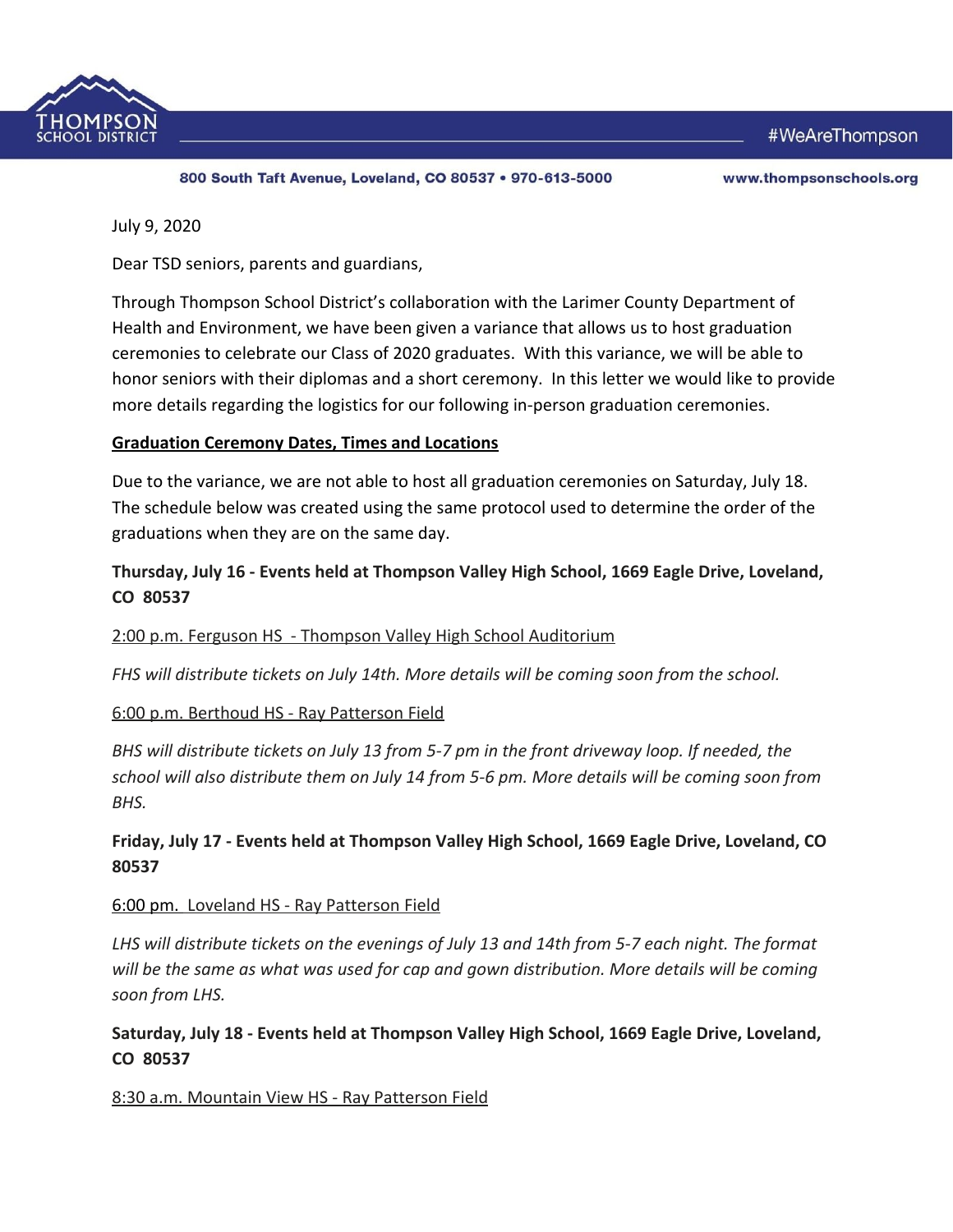*MVHS will distribute tickets on July 13 and July 14 from 5-7 pm in the front driveway loop. More details will be coming soon from MVHS.*

## 6:00 p.m. Thompson Valley HS - Ray Patterson Field

*TVHS will ask students/parents to pick up their tickets in the same manner they collected their graduation regalia. Ticket pick up will be on Tuesday, July 14th from 5-7 p.m. More details coming soon from TVHS.*

*\*\*\*\*\**

**Important Survey for All Families:** In order for us to better prepare for the setup of each in-person graduation ceremony, please complete the following survey by July 12, 2020: [Student](https://docs.google.com/forms/d/1na-CITMSyuWfr5lYCL2Img74-MRgLThcngHbzkAhd1c/edit?ts=5ede6e98) [and Family In-Person Graduation Ceremony Survey](https://docs.google.com/forms/d/1na-CITMSyuWfr5lYCL2Img74-MRgLThcngHbzkAhd1c/edit?ts=5ede6e98)

**On-line Stream:** A live online stream is planned to be in place for the in-person ceremonies. More information will be provided soon.

**Masks and Face Coverings:** A mask or face covering will be required for all persons entering the facility for graduation. This includes all graduates, district staff and guests. Please note that this is a strict requirement from county health officials that must be fully enforced. The district will provide a mask for all graduates in attendance.

**Family Seating:** Families will be required to sit in the exact seats as designated on their tickets. District staff will be in the stands to assist families with finding their seats. ADA accommodations and district staff assistance for students will be available as well. Additional children will not be permitted into the facility unless they are able to sit on an adult's lap.

**Parking:** All vehicles will enter the Thompson Valley High School parking lot on the south side. All vehicles will exit the property on the north side of the lot onto 1st Street. Parking spots will be limited and the district is requiring all graduates to ride with their chosen guests in the same vehicle. Parking to assist visitors with disabilities will also be available. Guests who need ADA accommodations will need to be in possession of the appropriate documentation.

**Spectators/ Walk-up Restrictions:** The variance approval the district received from the county is very specific and restrictive. Because of this, we are not able to allow spectators outside of the fence to view the ceremony.

### **Graduation Ceremony Logistics**

County officials have defined expectations within our granted variance for our in-person graduation ceremonies. Here are some of the logistics: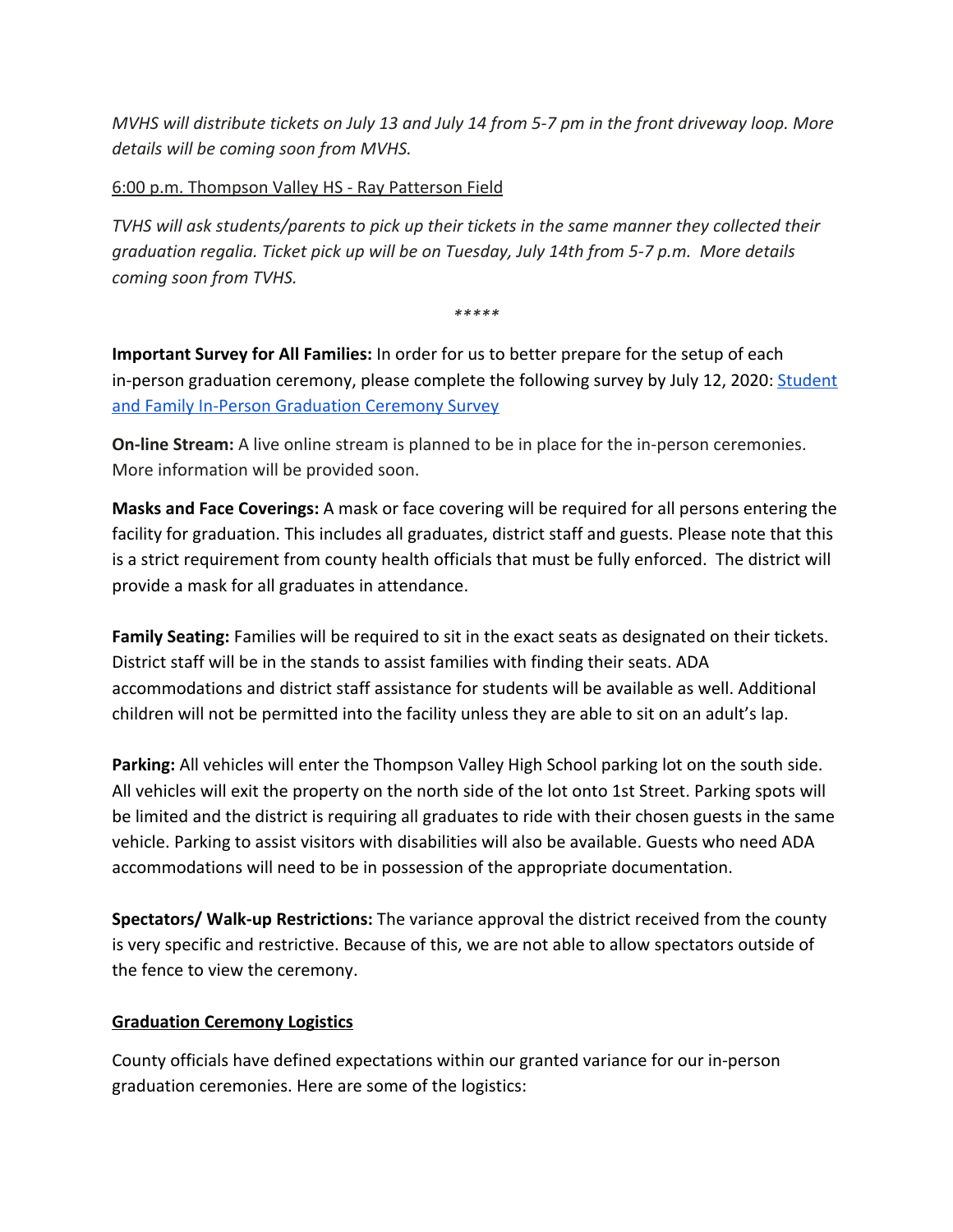- 1) Contact Tracing: Each graduate will only be allowed two tickets so that attendance can be traced by county professionals if necessary.
- 2) All students will be required to wear a district face mask. Families, please bring your own face mask or face covering with you. Staff will either receive a district face mask or will use their own covering. Face coverings need to be worn from the time you enter until the time you leave the ceremony site.
- 3) The ceremony will be limited to two speeches. We will have more speeches from students and staff during the virtual ceremony.
- 4) No choir, band and orchestra live performances can occur. We can have choir, band or orchestra performances at the virtual ceremony.
- 5) Family members must remain in their assigned seats at all times and they must be six feet apart from other attendees in the stands.
- 6) There will be organized entry and exit of the facility to minimize social gatherings. Each spectator will have a ticket with a designated entry and exit gate.
- 7) Social distancing is a requirement in the approved variance. Please be aware of this requirement during all phases of the graduation celebration.

## **Virtual Graduation Ceremony**

TSD will honor students with an additional virtual graduation ceremony on July 25. Those ceremonies will be streamed at the times noted below. The link for this virtual ceremony will be sent to graduates' TSD email accounts.

## **Saturday, July 25**

8:30 a.m. Berthoud High School

12:00 noon Loveland High School

3:30 p.m. Mountain View High School

7:00 p.m. Thompson Valley High School

# FHS details yet to come

The virtual ceremony is a professionally produced event that will include all graduates and all of the planned speeches that would have been given had the events been held in May as originally planned. Due to the restrictions laid out by Larimer County, the in-person event will not have all of the planned speeches and some students may be unable to attend for a variety of reasons. Thus, the virtual ceremony is the only event that will best reflect the entire Class of 2020 and the speakers they selected, if graduates complete the needed steps.

Sincerely,